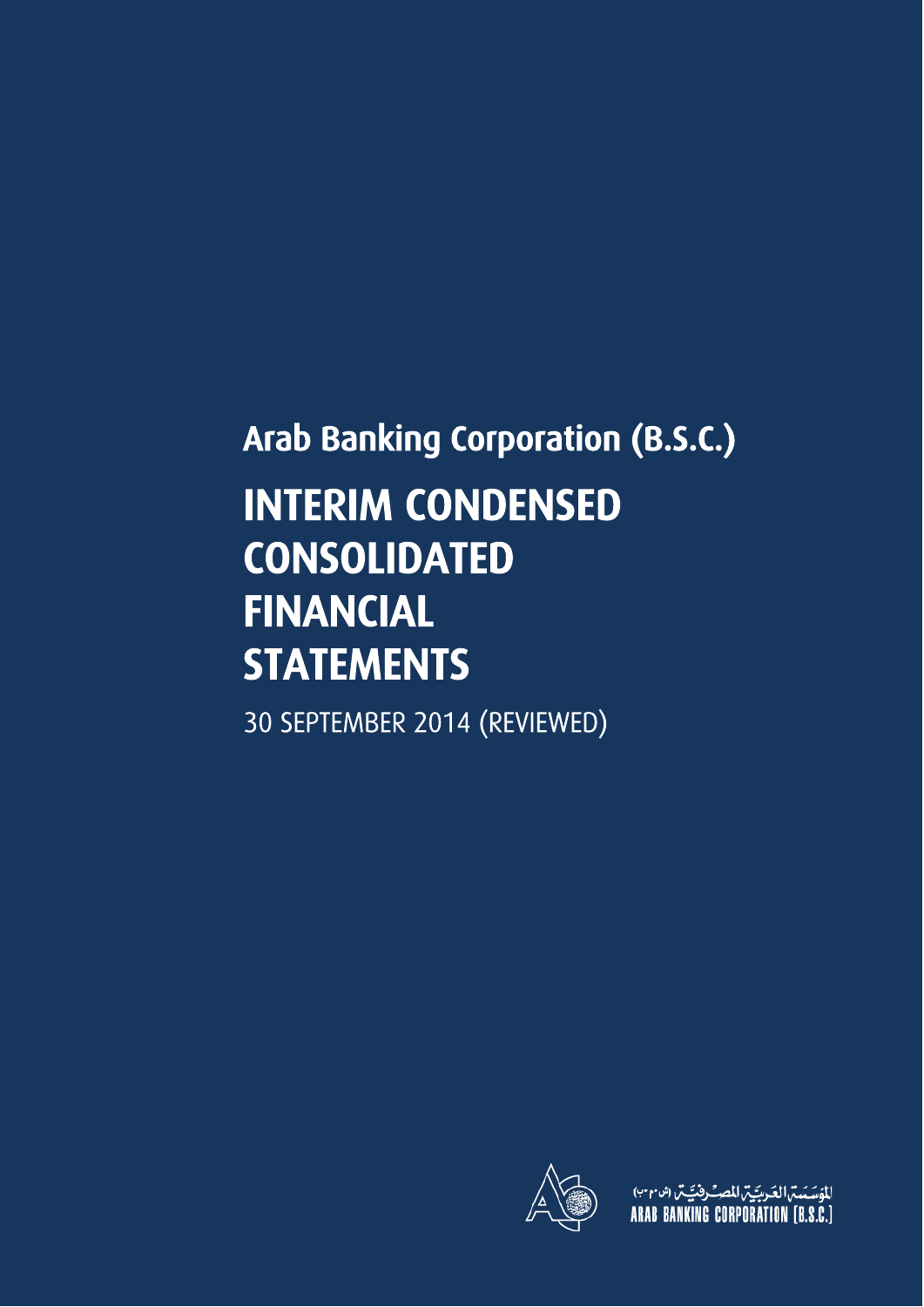

Ernst & Young P.O. Box 140 14th Floor, South Tower Bahrain World Trade Center Manama Kingdom of Bahrain

Tel: +973 1753 5455 Fax: +973 1753 5405 manama@bh.ev.com ey.com/mena C.R. No. 6700

### REPORT ON REVIEW OF INTERIM CONDENSED CONSOLIDATED FINANCIAL STATEMENTS TO THE BOARD OF DIRECTORS OF **ARAB BANKING CORPORATION (B.S.C.)**

#### **Introduction**

We have reviewed the accompanying interim condensed consolidated financial statements of Arab Banking Corporation (B.S.C.) [the Bank] and its subsidiaries [together the Group] as at 30 September 2014, comprising of the interim consolidated statement of financial position as at 30 September 2014 and the related interim consolidated statements of income, comprehensive income, changes in equity and cash flows for the nine-month period then ended and explanatory notes. The Board of Directors is responsible for the preparation and presentation of these interim condensed consolidated financial statements in accordance with International Accounting Standard 34 Interim Financial Reporting (IAS 34). Our responsibility is to express a conclusion on these interim condensed consolidated financial statements based on our review.

#### **Scope of Review**

We conducted our review in accordance with International Standard on Review Engagements 2410, Review of Interim Financial Information Performed by the Independent Auditor of the Entity. A review of interim financial information consists of making inquiries, primarily of persons responsible for financial and accounting matters, and applying analytical and other review procedures. A review is substantially less in scope than an audit conducted in accordance with International Standards on Auditing. Consequently, it does not enable us to obtain assurance that we would become aware of all significant matters that might be identified in an audit. Accordingly, we do not express an audit opinion.

#### **Conclusion**

Based on our review, nothing has come to our attention that causes us to believe that the accompanying interim condensed consolidated financial statements are not prepared, in all material respects, in accordance with IAS 34.

Ernet + Young

29 October 2014 Manama, Kingdom of Bahrain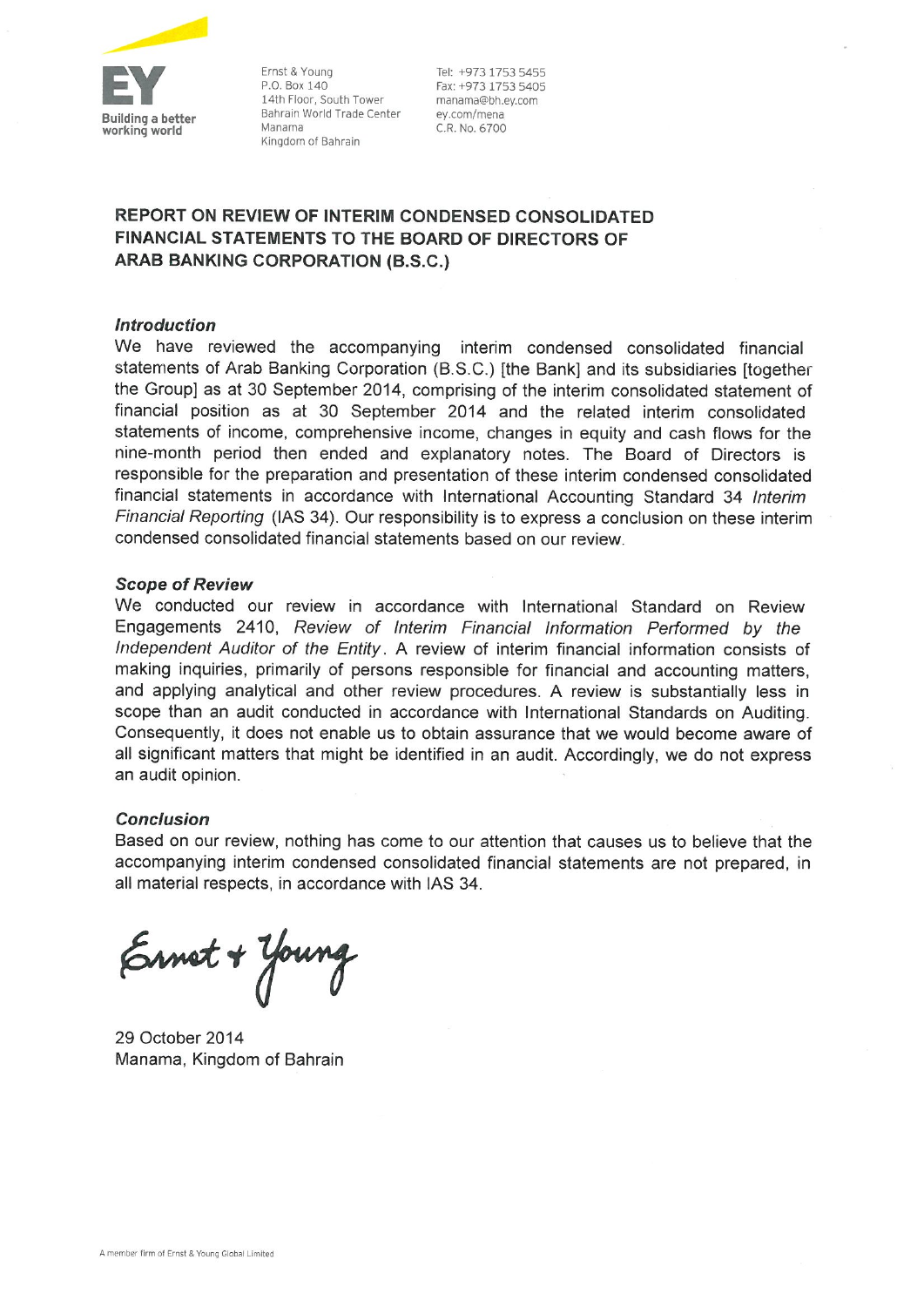### INTERIM CONSOLIDATED STATEMENT OF FINANCIAL POSITION

30 September 2014 (Reviewed)

*All figures in US\$ million*

|                                                                                                                                                                                                                                                                       | <b>Reviewed</b><br>30 September 31 December<br>2014                    | Audited<br>2013                                                      |
|-----------------------------------------------------------------------------------------------------------------------------------------------------------------------------------------------------------------------------------------------------------------------|------------------------------------------------------------------------|----------------------------------------------------------------------|
| <b>ASSETS</b>                                                                                                                                                                                                                                                         |                                                                        |                                                                      |
| Liquid funds<br><b>Trading securities</b><br>Placements with banks and other financial institutions<br>Securities bought under repurchase agreements<br>Non-trading securities<br>Loans and advances<br>Interest receivable<br>Other assets<br>Premises and equipment | 1,221<br>467<br>5,892<br>1,088<br>4,222<br>14,609<br>418<br>879<br>129 | 1,055<br>194<br>5,018<br>349<br>5,116<br>13,653<br>345<br>685<br>130 |
| <b>TOTAL ASSETS</b>                                                                                                                                                                                                                                                   | 28,925                                                                 | 26,545                                                               |
|                                                                                                                                                                                                                                                                       |                                                                        |                                                                      |
| <b>LIABILITIES</b>                                                                                                                                                                                                                                                    |                                                                        |                                                                      |
| Deposits from customers<br>Deposits from banks and other financial institutions<br>Certificates of deposit<br>Securities sold under repurchase agreements<br>Interest payable<br>Taxation<br>Other liabilities<br>TERM NOTES, BONDS AND OTHER TERM FINANCING          | 13,772<br>5,753<br>40<br>187<br>337<br>60<br>675<br>3,687              | 13,030<br>5,255<br>29<br>175<br>274<br>76<br>584<br>2,763            |
| <b>Total liabilities</b>                                                                                                                                                                                                                                              | 24,511                                                                 | 22,186                                                               |
| <b>EQUITY</b><br>Share capital<br>Reserves                                                                                                                                                                                                                            | 3,110<br>866                                                           | 3,110<br>830                                                         |
| EQUITY ATTRIBUTABLE TO THE SHAREHOLDERS<br>OF THE PARENT                                                                                                                                                                                                              | 3,976                                                                  | 3,940                                                                |
| Non-controlling interests                                                                                                                                                                                                                                             | 438                                                                    | 419                                                                  |
| <b>Total equity</b>                                                                                                                                                                                                                                                   | 4,414                                                                  | 4,359                                                                |
| TOTAL LIABILITIES AND EQUITY                                                                                                                                                                                                                                          | 28,925                                                                 | 26,545                                                               |

These interim condensed consolidated financial statements were authorised for issue by the Board of Directors on 29 October 2014 and signed on their behalf by the Chairman, Deputy Chairman and the Group Chief Executive Officer.

\_\_\_\_\_\_\_\_\_\_\_\_\_\_\_\_\_\_\_\_\_\_\_\_ \_\_\_\_\_\_\_\_\_\_\_\_\_\_\_\_\_\_\_\_

Saddek El Kaber Chairman

\_\_\_\_\_\_\_\_\_\_\_\_\_\_\_\_\_\_\_\_\_\_\_

Hilal Mishari Al Mutairi Deputy Chairman

Khaled Kawan Group Chief Executive Officer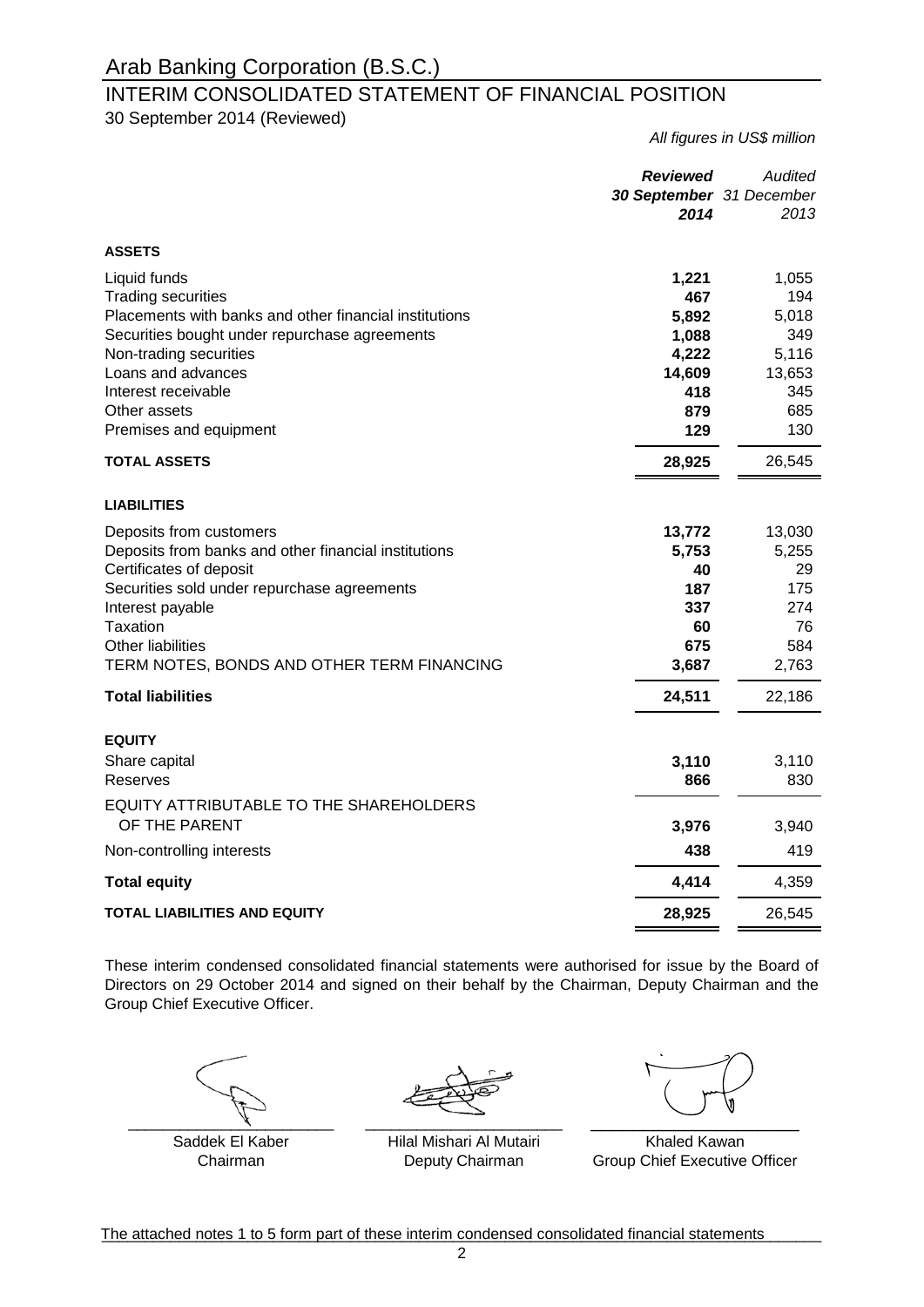## INTERIM CONSOLIDATED STATEMENT OF INCOME

Nine-month period ended 30 September 2014 (Reviewed)

*All figures in US\$ million*

|                                                                 | Reviewed           |       |                   |       |  |
|-----------------------------------------------------------------|--------------------|-------|-------------------|-------|--|
|                                                                 | Three months ended |       | Nine months ended |       |  |
|                                                                 | 30 September       |       | 30 September      |       |  |
|                                                                 | 2014               | 2013  | 2014              | 2013  |  |
| <b>OPERATING INCOME</b>                                         |                    |       |                   |       |  |
| Interest and similar income                                     | 291                | 260   | 855               | 754   |  |
| Interest and similar expense                                    | (154)              | (134) | (448)             | (382) |  |
| Net interest income                                             | 137                | 126   | 407               | 372   |  |
| Other operating income                                          | 71                 | 82    | 269               | 277   |  |
| <b>Total operating income</b>                                   | 208                | 208   | 676               | 649   |  |
| Impairment provisions - net                                     | (13)               | (6)   | (40)              | (44)  |  |
| NET OPERATING INCOME AFTER PROVISIONS                           | 195                | 202   | 636               | 605   |  |
| <b>OPERATING EXPENSES</b>                                       |                    |       |                   |       |  |
| Staff                                                           | 75                 | 69    | 228               | 233   |  |
| Premises and equipment                                          | 8                  | 8     | 26                | 29    |  |
| Other                                                           | 25                 | 22    | 70                | 65    |  |
| <b>Total operating expenses</b>                                 | 108                | 99    | 324               | 327   |  |
| <b>PROFIT BEFORE TAXATION</b>                                   | 87                 | 103   | 312               | 278   |  |
| Taxation on foreign operations                                  | (10)               | (23)  | (67)              | (58)  |  |
| <b>PROFIT FOR THE PERIOD</b>                                    | 77                 | 80    | 245               | 220   |  |
| Income attributable to non-controlling interests                | (17)               | (14)  | (48)              | (42)  |  |
| PROFIT ATTRIBUTABLE TO THE<br><b>SHAREHOLDERS OF THE PARENT</b> | 60                 | 66    | 197               | 178   |  |
| <b>BASIC AND DILUTED EARNINGS</b>                               |                    |       |                   |       |  |
| PER SHARE (EXPRESSED IN US\$)                                   | 0.02               | 0.02  | 0.06              | 0.06  |  |

 $\overline{X}$  and  $\overline{X}$  and  $\overline{X}$ 

Chairman

\_\_\_\_\_\_\_\_\_\_\_\_\_\_\_\_\_\_\_\_\_\_\_

Saddek El Kaber Hilal Mishari Al Mutairi Khaled Kawan Deputy Chairman

\_\_\_\_\_\_\_\_\_\_\_\_\_\_\_\_\_\_\_\_\_\_\_\_\_

Group Chief Executive Officer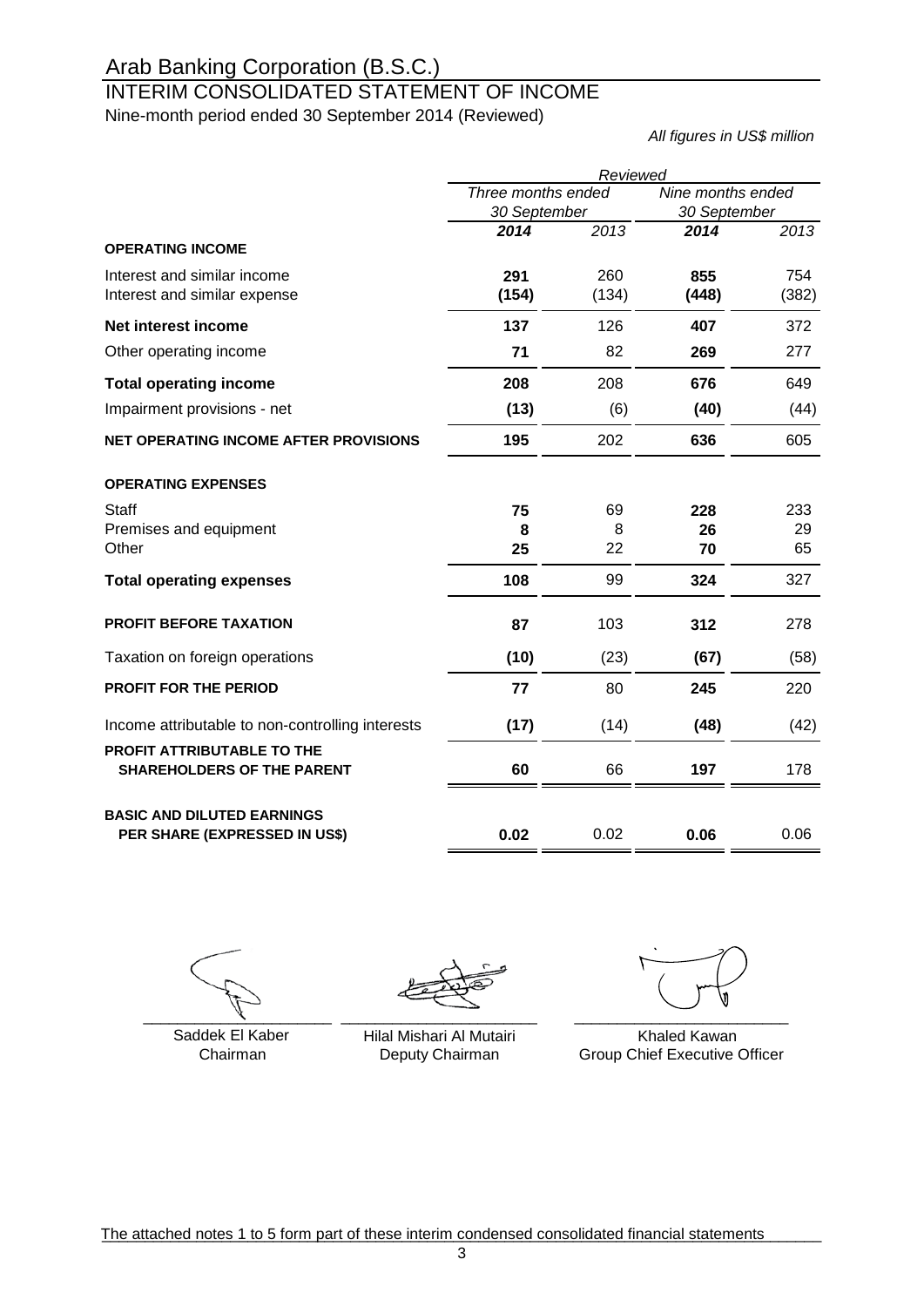### INTERIM CONSOLIDATED STATEMENT OF COMPREHENSIVE INCOME Nine-month period ended 30 September 2014 (Reviewed)

*All figures in US\$ million*

|                                                                                                                     | Reviewed                           |                |                                   |       |  |
|---------------------------------------------------------------------------------------------------------------------|------------------------------------|----------------|-----------------------------------|-------|--|
|                                                                                                                     | Three months ended<br>30 September |                | Nine months ended<br>30 September |       |  |
|                                                                                                                     | 2014                               | 2013           | 2014                              | 2013  |  |
| <b>PROFIT FOR THE PERIOD</b>                                                                                        | 77                                 | 80             | 245                               | 220   |  |
| Other comprehensive income:                                                                                         |                                    |                |                                   |       |  |
| Other comprehensive income that<br>could be reclassified (or recycled) to<br>profit or loss in subsequent periods:  |                                    |                |                                   |       |  |
| Net fair value movements during the period after<br>impairment effect<br>Amortisation of fair value shortfall on    | (4)                                | 4              | 13                                | (10)  |  |
| reclassified securities                                                                                             | 1                                  | $\overline{2}$ | 6                                 | 9     |  |
| Unrealised loss on exchange translation<br>of foreign subsidiaries                                                  | (104)                              | (13)           | (47)                              | (105) |  |
|                                                                                                                     | (107)                              | (7)            | (28)                              | (106) |  |
| Other comprehensive income that<br>cannot be reclassified (or recycled) to<br>profit or loss in subsequent periods: |                                    |                |                                   |       |  |
| Net change in pension fund reserve                                                                                  | (1)                                |                |                                   | (1)   |  |
|                                                                                                                     | (1)                                |                |                                   | (1)   |  |
| Total other comprehensive loss<br>for the period                                                                    | (108)                              | (7)            | (28)                              | (107) |  |
| TOTAL COMPREHENSIVE (LOSS) INCOME FOR<br><b>THE PERIOD</b>                                                          | (31)                               | 73             | 217                               | 113   |  |
| Attributable to non-controlling interests                                                                           | 27                                 | (8)            | (26)                              | (7)   |  |
| TOTAL COMPREHENSIVE (LOSS) INCOME<br><b>ATTRIBUTABLE TO SHAREHOLDERS</b>                                            |                                    |                |                                   |       |  |
| OF THE PARENT                                                                                                       | (4)                                | 65             | 191                               | 106   |  |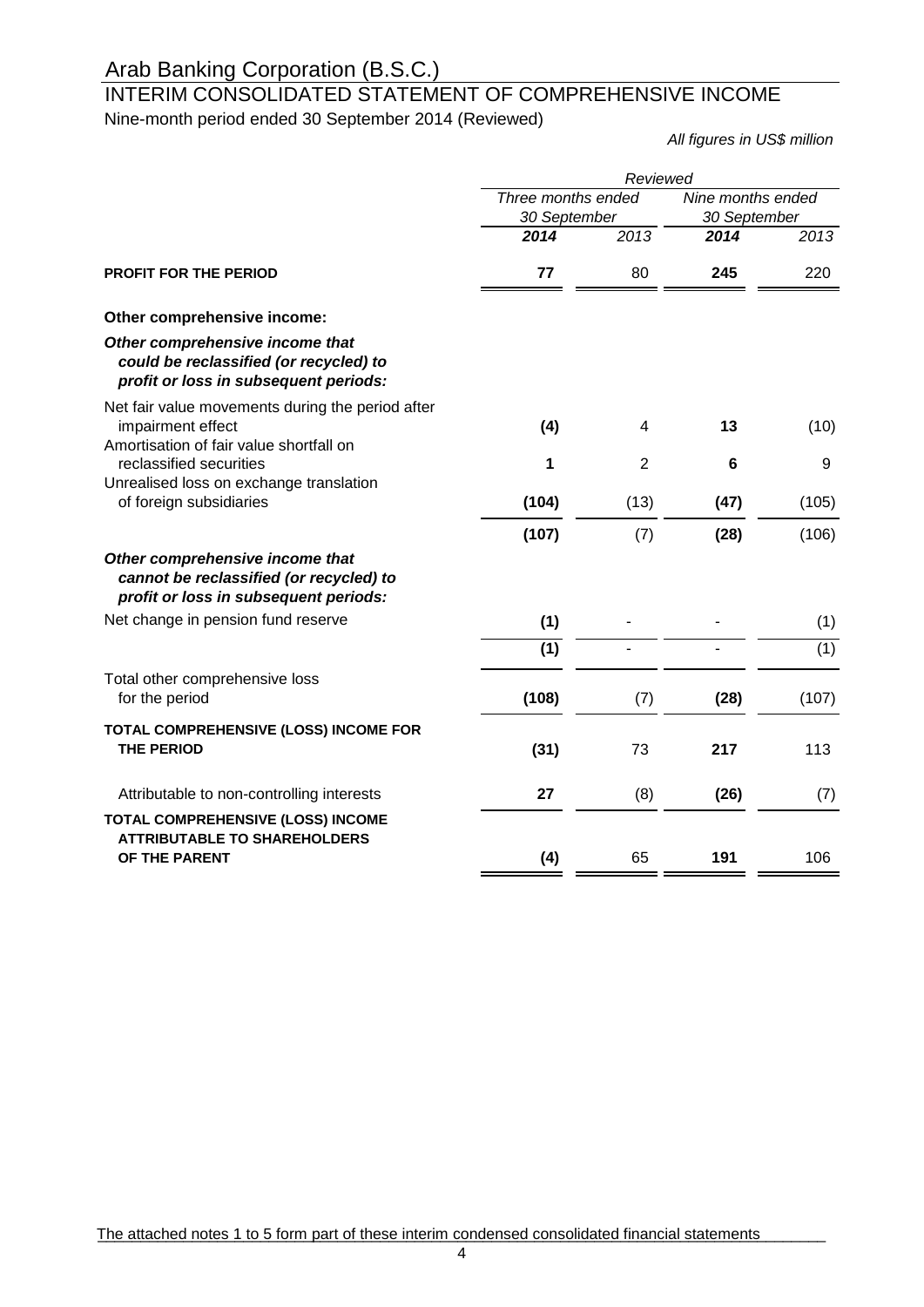# INTERIM CONSOLIDATED STATEMENT OF CASH FLOWS

Nine-month period ended 30 September 2014 (Reviewed)

*All figures in US\$ million*

|                                                                                   | Reviewed                          |                |  |
|-----------------------------------------------------------------------------------|-----------------------------------|----------------|--|
|                                                                                   | Nine months ended<br>30 September |                |  |
|                                                                                   | 2014                              | 2013           |  |
| <b>OPERATING ACTIVITIES</b>                                                       |                                   |                |  |
| Profit for the period                                                             | 245                               | 220            |  |
| Adjustments for:                                                                  |                                   |                |  |
| Impairment provisions - net                                                       | 40                                | 44             |  |
| Depreciation and amortisation<br>Gain on disposal of non-trading securities - net | 9<br>(32)                         | 9<br>(14)      |  |
| Amortisation of fair value shortfall on reclassified securities                   | 4                                 | 9              |  |
| Changes in operating assets and liabilities:                                      |                                   |                |  |
| Treasury bills and other eligible bills                                           | 141                               | 36             |  |
| <b>Trading securities</b>                                                         | (298)                             | (51)           |  |
| Placements with banks and other financial institutions                            | (901)                             | (334)          |  |
| Securities bought under repurchase agreements                                     | (806)                             | (447)          |  |
| Loans and advances<br>Interest receivable and other assets                        | (1, 308)<br>(305)                 | (657)<br>(168) |  |
| Deposits from customers                                                           | 947                               | 586            |  |
| Deposits from banks and other financial institutions                              | 696                               | 410            |  |
| Securities sold under repurchase agreements                                       | 14                                | (18)           |  |
| Interest payable and other liabilities                                            | 162                               | 62             |  |
| Other non-cash movements                                                          | 112                               | (384)          |  |
| Net cash used in operating activities                                             | (1, 280)                          | (697)          |  |
| <b>INVESTING ACTIVITIES</b>                                                       |                                   |                |  |
| Purchase of non-trading securities                                                | (2, 244)                          | (1,808)        |  |
| Sale and redemption of non-trading securities                                     | 3,077                             | 1,127          |  |
| Purchase of premises and equipment                                                | (10)                              | (8)            |  |
| Sale of premises and equipment<br>Additional investment in a subsidiary           | $\mathbf{2}$<br>(7)               | 4<br>(2)       |  |
|                                                                                   |                                   |                |  |
| Net cash from (used in) investing activities                                      | 818                               | (687)          |  |
| <b>FINANCING ACTIVITIES</b>                                                       |                                   |                |  |
| Redemption (issue) of certificates of deposit - net                               | 12                                | (5)            |  |
| Issue of term notes, bonds and other term financing                               | 953                               | 1,000          |  |
| Dividend paid to Group shareholders                                               | (156)                             |                |  |
| Dividend paid to non-controlling interests                                        | (13)                              | (19)           |  |
| Net cash from financing activities                                                | 796                               | 976            |  |
| Net change in cash and cash equivalents                                           | 334                               | (408)          |  |
| Effect of exchange rate changes on liquid funds                                   | (28)                              | (27)           |  |
| Cash and cash equivalents at beginning of the period                              | 866                               | 1,243          |  |
| CASH AND CASH EQUIVALENTS AT END OF THE PERIOD                                    | 1,172                             | 808            |  |

The attached notes 1 to 5 form part of these interim condensed consolidated financial statements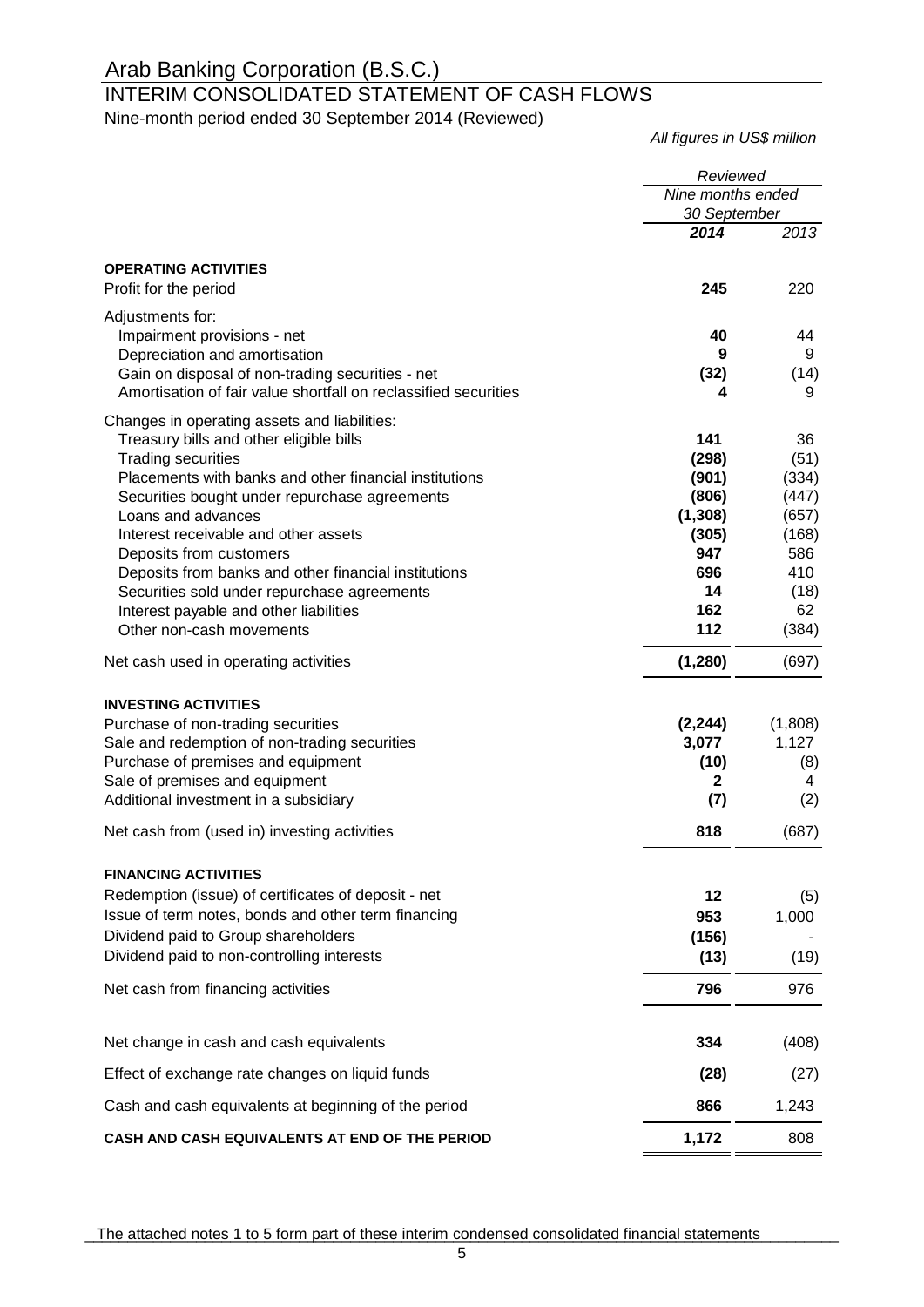### INTERIM CONSOLIDATED STATEMENT OF CHANGES IN EQUITY

Nine-month period ended 30 September 2014 (Reviewed)

*All figures in US\$ million*

|                                                                                                                                            |                  |                      |                    |                       |                                                   |                                        |                            |                      | Non-<br>controlling   | Total                 |
|--------------------------------------------------------------------------------------------------------------------------------------------|------------------|----------------------|--------------------|-----------------------|---------------------------------------------------|----------------------------------------|----------------------------|----------------------|-----------------------|-----------------------|
|                                                                                                                                            |                  |                      |                    |                       | Attributable to shareholders of the parent        |                                        |                            |                      | interests             | equity                |
|                                                                                                                                            | Share<br>capital | Statutory<br>reserve | General<br>reserve | Retained<br>earnings* | Foreign<br>exchange<br>translation<br>adjustments | Cumulative<br>changes in<br>fair value | Pension<br>fund<br>reserve | Total                |                       |                       |
| At 31 December 2013<br>Profit for the period<br>Other comprehensive (loss) income for the period                                           | 3,110            | 400                  | 150                | 555<br>197            | (224)<br>(25)                                     | (32)<br>19                             | (19)                       | 3,940<br>197<br>(6)  | 419<br>48<br>(22)     | 4,359<br>245<br>(28)  |
| Total comprehensive income (loss) for the period<br>Dividend paid<br>Transfers during the period<br>Other equity movements in subsidiaries |                  |                      | (50)               | 197<br>(156)<br>50    | (25)                                              | 19                                     | $\blacksquare$             | 191<br>(156)         | 26<br>(7)             | 217<br>(156)<br>(6)   |
| At 30 September 2014 (reviewed)                                                                                                            | 3,110            | 400                  | 100                | 647                   | (249)                                             | (13)                                   | (19)                       | 3,976                | 438                   | 4,414                 |
| At 31 December 2012<br>Impact of adopting amendments to IAS 19R<br>at 1 January 2013                                                       | 3,110            | 376                  | 150                | 340                   | (132)                                             | (48)                                   | (18)                       | 3,796<br>(18)        | 426                   | 4,222<br>(18)         |
| Profit for the period<br>Other comprehensive loss for the period                                                                           | 3,110            | 376                  | 150                | 340<br>178            | (132)<br>(70)                                     | (48)<br>(1)                            | (18)<br>(1)                | 3,778<br>178<br>(72) | 426<br>42<br>(35)     | 4,204<br>220<br>(107) |
| Total comprehensive income (loss) for the period<br>Other equity movements in subsidiaries                                                 |                  |                      |                    | 178                   | (70)                                              | (1)                                    | (1)                        | 106                  | $\overline{7}$<br>(9) | 113<br>(9)            |
| At 30 September 2013 (reviewed)                                                                                                            | 3,110            | 376                  | 150                | 518                   | (202)                                             | (49)                                   | (19)                       | 3,884                | 424                   | 4,308                 |

\* Retained earnings include non-distributable reserves arising from consolidation of subsidiaries amounting to US\$ 406 million (31 December 2013: US\$ 406 million).

The attached notes 1 to 5 form part of these interim condensed consolidated financial statements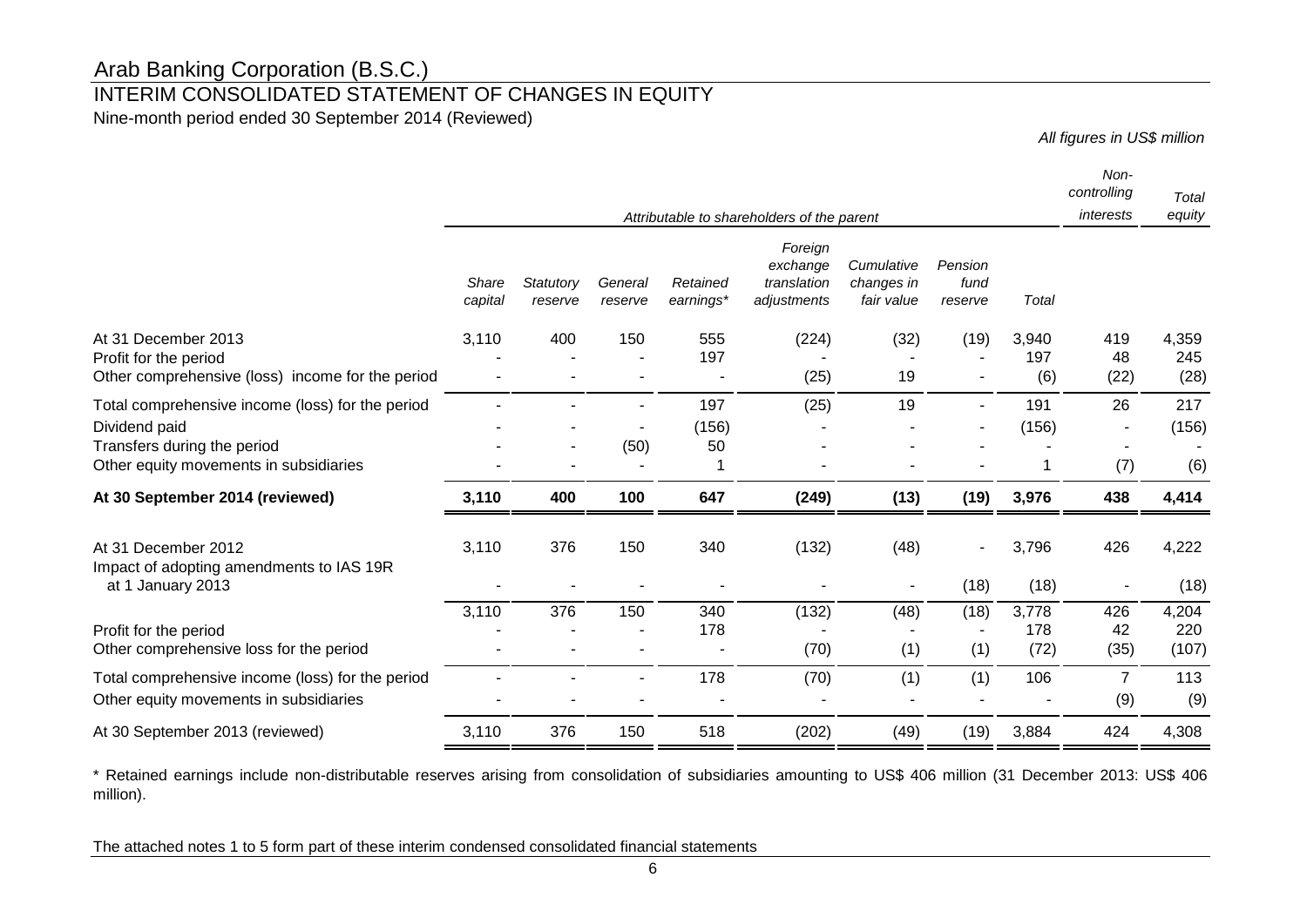# NOTES TO THE INTERIM CONDENSED CONSOLIDATED FINANCIAL **STATEMENTS**

30 September 2014 (Reviewed)

*All figures in US\$ million*

### **1 INCORPORATION AND ACTIVITIES**

Arab Banking Corporation (B.S.C.) [the Bank] is incorporated in the Kingdom of Bahrain by an Amiri decree and operates under a wholesale banking licence issued by the Central Bank of Bahrain. The Bank is a Bahraini Shareholding Company with limited liability and is listed on the Bahrain Bourse. The Central Bank of Libya is the ultimate parent of the Bank and its subsidiaries (together 'the Group').

The Bank's registered office is at ABC Tower, Diplomatic Area, P.O. Box 5698, Manama, Kingdom of Bahrain. The Bank is registered under commercial registration number 10299 issued by the Ministry of Industry and Commerce, Kingdom of Bahrain.

The Group offers a range of international wholesale banking services including Corporate Banking & Financial Institutions, Project & Structured Finance, Syndications, Treasury, Trade Finance services and Islamic Banking. Retail banking services are only provided in the MENA region.

### **2 BASIS OF PREPARATION AND CHANGES TO THE GROUP'S ACCOUNTING POLICIES**

### **2.1 Basis of preparation**

The interim condensed consolidated financial statements for the nine-month period ended 30 September 2014 have been prepared in accordance with IAS 34 *Interim Financial Reporting* .

The interim condensed consolidated financial statements do not contain all information and disclosures required in the annual financial statements, and should be read in conjunction with the Group's annual consolidated financial statements for the year ended 31 December 2013. In addition, results for the ninemonth period ended 30 September 2014 are not necessarily indicative of the results that may be expected for the financial year ending 31 December 2014.

### **2.2 Basis of consolidation**

These interim condensed consolidated financial statements include the financial statements of the Bank and its subsidiaries after elimination of inter-company transactions and balances.

### **2.3 New standards, interpretations and amendments adopted by the Group**

The accounting policies adopted in the preparation of the interim condensed consolidated financial statements are consistent with those followed in the preparation of the Group's annual consolidated financial statements for the year ended 31 December 2013, except for the adoption of new standards and interpretations effective as of 1 January 2014.

The nature and the impact of each new standard or amendment is described below:

### *Investment Entities (Amendments to IFRS 10, IFRS 12 and IAS 27)*

These amendments provide an exception to the consolidation requirements for entities that meet the definition of an investment entity under IFRS 10 Consolidated Financial Statements. The exception to consolidation requires investment entities to account for subsidiaries at fair value through profit or loss. These amendments have no impact on the Group, since none of the entities in the Group qualify to be an investment entity under IFRS 10.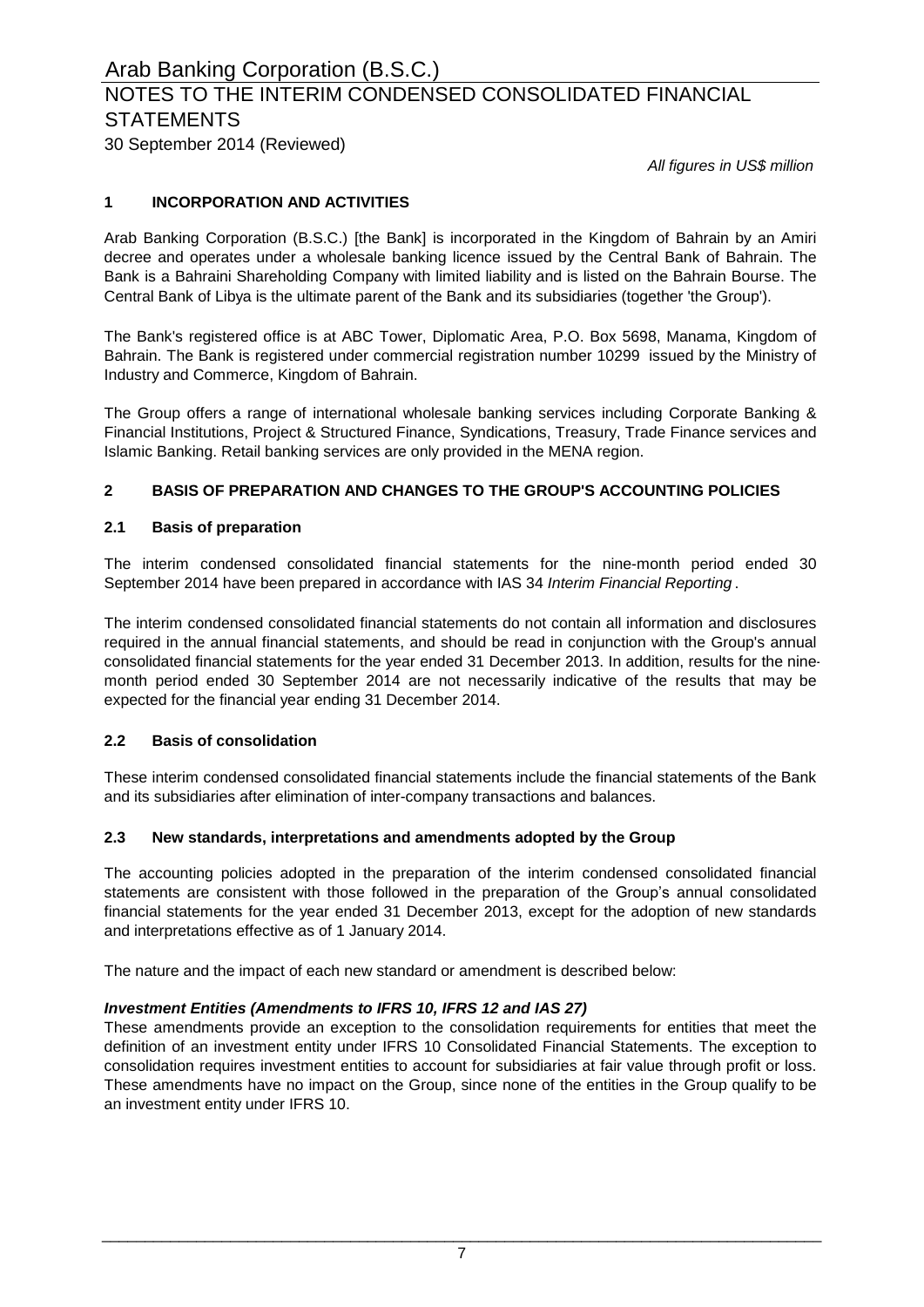30 September 2014 (Reviewed)

*All figures in US\$ million*

#### **2 BASIS OF PREPARATION AND CHANGES TO THE GROUP'S ACCOUNTING POLICIES (continued)**

### **2.3 New standards, interpretations and amendments adopted by the Group (continued)**

### *Offsetting Financial Assets and Financial Liabilities - Amendments to IAS 32*

These amendments clarify the meaning of 'currently has a legally enforceable right to set-off' and the criteria for non-simultaneous settlement mechanisms of clearing houses to qualify for offsetting. These amendments have no material impact on the Group.

### *Novation of Derivatives and Continuation of Hedge Accounting - Amendments to IAS 39*

These amendments provide relief from discontinuing hedge accounting when novation of a derivative designated as a hedging instrument meets certain criteria. The Group has not novated its derivatives during the current period.

### *Recoverable Amount Disclosures for Non-Financial Assets – Amendments to IAS 36*

These amendments remove the unintended consequences of IFRS 13 Fair Value Measurement on the disclosures required under IAS 36 Impairment of Assets. In addition, these amendments require disclosure of the recoverable amounts for the assets or cash-generating units (CGUs) for which an impairment loss has been recognised or reversed during the period. These amendments have no impact on the Group.

### **2.4 New standards, interpretations and amendments issued but not yet effective**

### *IFRS 9 Financial Instruments*

In July 2014, the IASB published the final version of IFRS 9 Financial Instruments which combines classification and measurement, the expected credit loss impairment model and hedge accounting. This new standard will eventually replace IAS 39 and all previous versions of IFRS 9. Application is required for annual periods beginning on or after 1 Junuary 2018, but early adoption is permitted.

The adoption of IFRS 9 will have an effect on the classification and measurement of financial assets. Financial assets are measured at amortised cost, fair value through profit or loss, or fair value through other comprehensive income, based on both the entity's business model for managing the financial assets and the financial asset's contractual cash-flow characteristics. Apart from the 'own credit risk' requirements, classification and measurement of financial liabilities is unchanged from existing requirements. The impairment requirements in the new standard are based on an expected credit loss model and replace the IAS 39 incurred loss model. The new hedge accounting model significantly differs from the IAS 39 hedge accounting model in a number of aspects including eligibility of hedging instrument and hedged item, accounting for the time value component of options and forward contracts, qualifying criteria for applying hedge accounting, modification and disconnection of hedging relationships etc.

The Group is currently evaluating the impact of the Standard.

### *IFRS 14 Regulatory Deferral Accounts*

IFRS 14 describes regulatory deferral account balances as amounts of expense or income that would not be recognised as assets or liabilities in accordance with other Standards, but that qualify to be deferred in accordance with this Standard because the amount is included, or is expected to be included, by the rate regulator in establishing the price(s) that an entity can charge to customers for rateregulated goods or services. This standard is effective for annual periods beginning on or after 1 January 2016. Earlier adoption is permitted. Management is considering the implications of this standard, its impact on the Group's financial position and results and the timing of their adoption by the Group.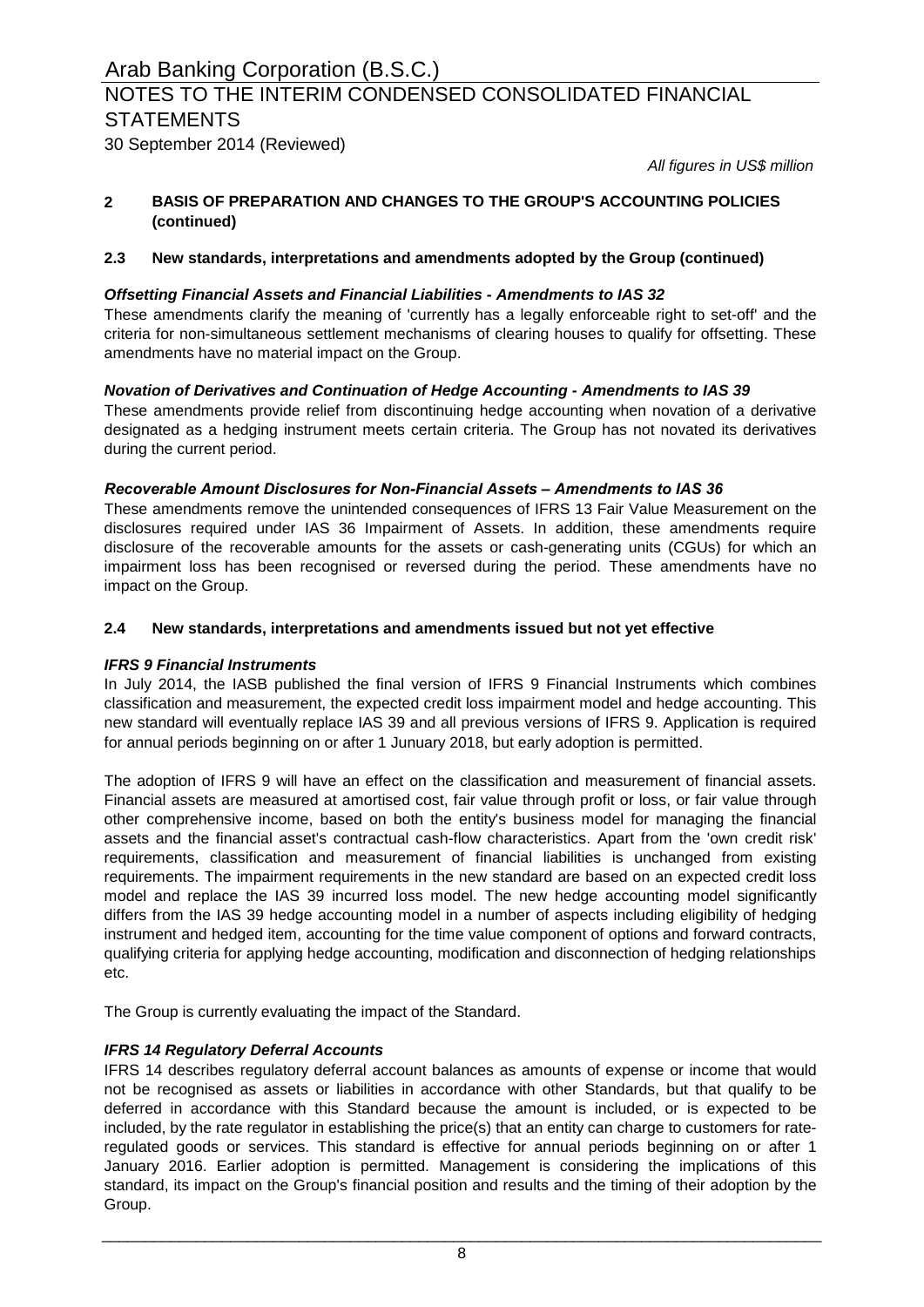30 September 2014 (Reviewed)

*All figures in US\$ million*

#### **2 BASIS OF PREPARATION AND CHANGES TO THE GROUP'S ACCOUNTING POLICIES (continued)**

### **2.4 New standards, interpretations and amendments issued but not yet effective (continued)**

### *IFRS 15 Revenue from Contracts with Customers*

IFRS 15 establishes principles that an entity shall apply to report useful information to users of financial statements about the nature, amount, timing and uncertainty of revenue and cash flows arising from a contract with a customer. The standard replaced all current IFRS revenue recognition standards and interpretations including IAS 11 Construction Contracts, IAS 18 Revenue, IFRIC 13 Customer Loyalty Programmes, IFRIC 15 Agreements for the Construction of Real Estate, IFRIC 18 Transfers of Assets from Customers and SIC 31 Revenue - Barter Transaction involving Advertising Services. This standard is effective for annual periods beginning on or after 1 January 2017. Earlier adoption is permitted. Management is considering the implications of this standard, its impact on the Group's financial position and results and the timing of their adoption by the Group.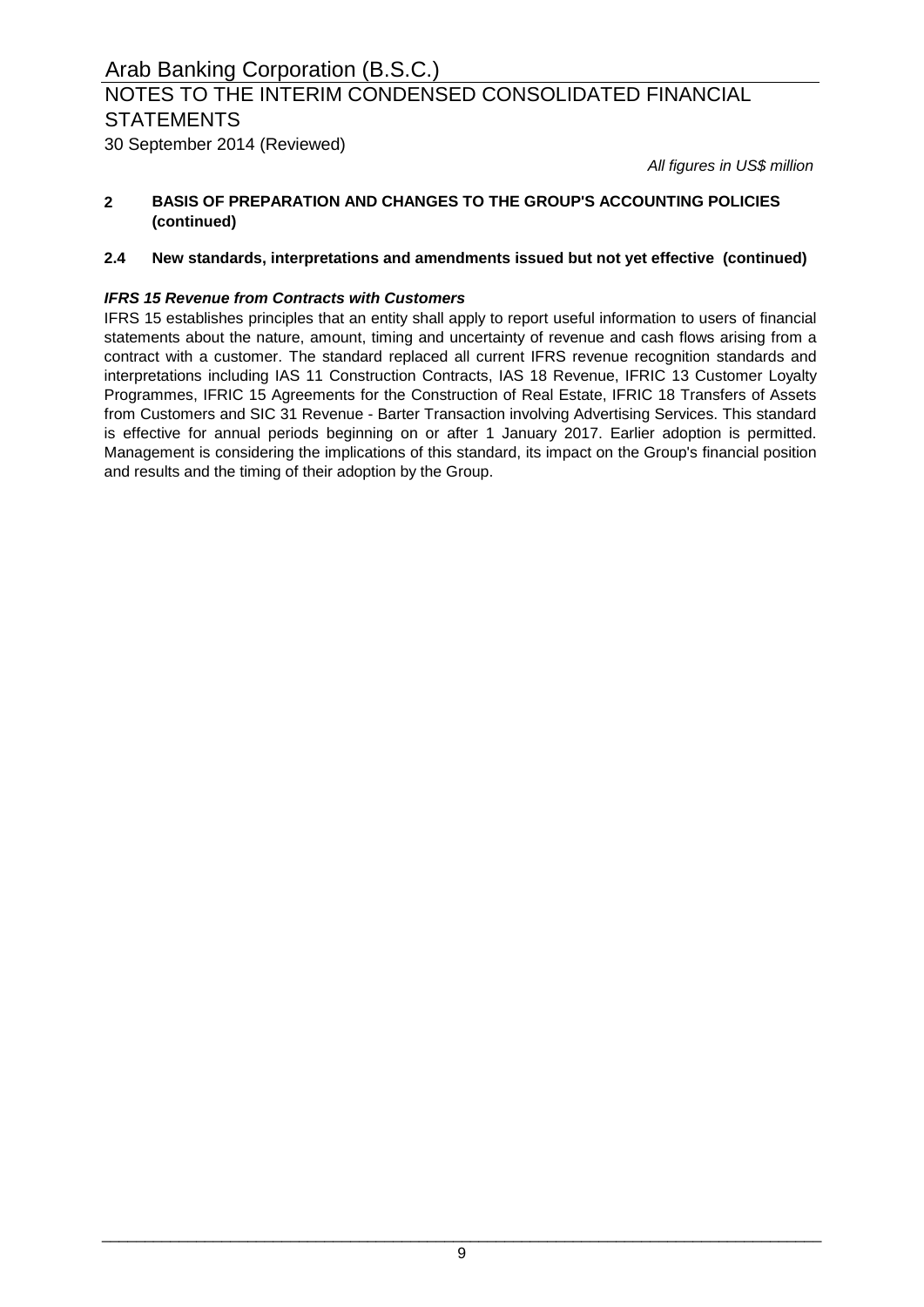30 September 2014 (Reviewed)

*All figures in US\$ million*

### **3 OPERATING SEGMENTS**

For management purposes, the Group is organised into five operating segments which are based on business units and their activities. The Group has accordingly been structured to place its activities under the distinct divisions which are as follows:

- **MENA subsidiaries** cover retail, corporate and treasury activities of subsidiaries in North Africa and Levant;
- **International wholesale banking** encompasses corporate and structured finance, trade finance, Islamic banking services and syndications;
- **Group treasury** comprises treasury activities of Bahrain Head Office, New York and London;
- **ABC Brasil** primarily reflects the commercial banking activities of the Brazilian subsidiary Banco ABC Brasil S.A., focussing on the corporate and middle market segments in Brazil; and
- **Other** includes activities of Arab Financial Services B.S.C. (c).

| <b>International</b>                             |              |           |          |            |              |              |
|--------------------------------------------------|--------------|-----------|----------|------------|--------------|--------------|
| Nine-month period ended                          | <b>MENA</b>  | wholesale | Group    | <b>ABC</b> |              |              |
| 30 September 2014                                | subsidiaries | banking   | treasury | Brasil     | <b>Other</b> | <b>Total</b> |
| Net interest income                              | 95           | 80        | 43       | 189        |              | 407          |
| Other operating income                           | 32           | 76        | 63       | 78         | 20           | 269          |
| Total operating income                           | 127          | 156       | 106      | 267        | 20           | 676          |
| Profit before impairment provisions              | 59           | 110       | 92       | 167        | 3            | 431          |
| Impairment (provisions) writeback - net          | (8)          | (15)      | 1        | (18)       |              | (40)         |
| Profit before taxation and unallocated           |              |           |          |            |              |              |
| operating expenses                               | 51           | 95        | 93       | 149        | 3            | 391          |
| Taxation on foreign operations                   | (16)         | (7)       | (1)      | (43)       |              | (67)         |
| Unallocated operating expenses                   |              |           |          |            |              | (79)         |
| Profit for the period                            |              |           |          |            |              | 245          |
| Operating assets                                 |              |           |          |            |              |              |
| as at 30 September 2014                          | 3,526        | 9,077     | 8,919    | 7,341      | 62           | 28,925       |
|                                                  |              |           |          |            |              |              |
| Operating liabilities<br>as at 30 September 2014 | 3,006        |           |          | 6,169      |              |              |
|                                                  |              |           | 15,325   |            |              | 24,511       |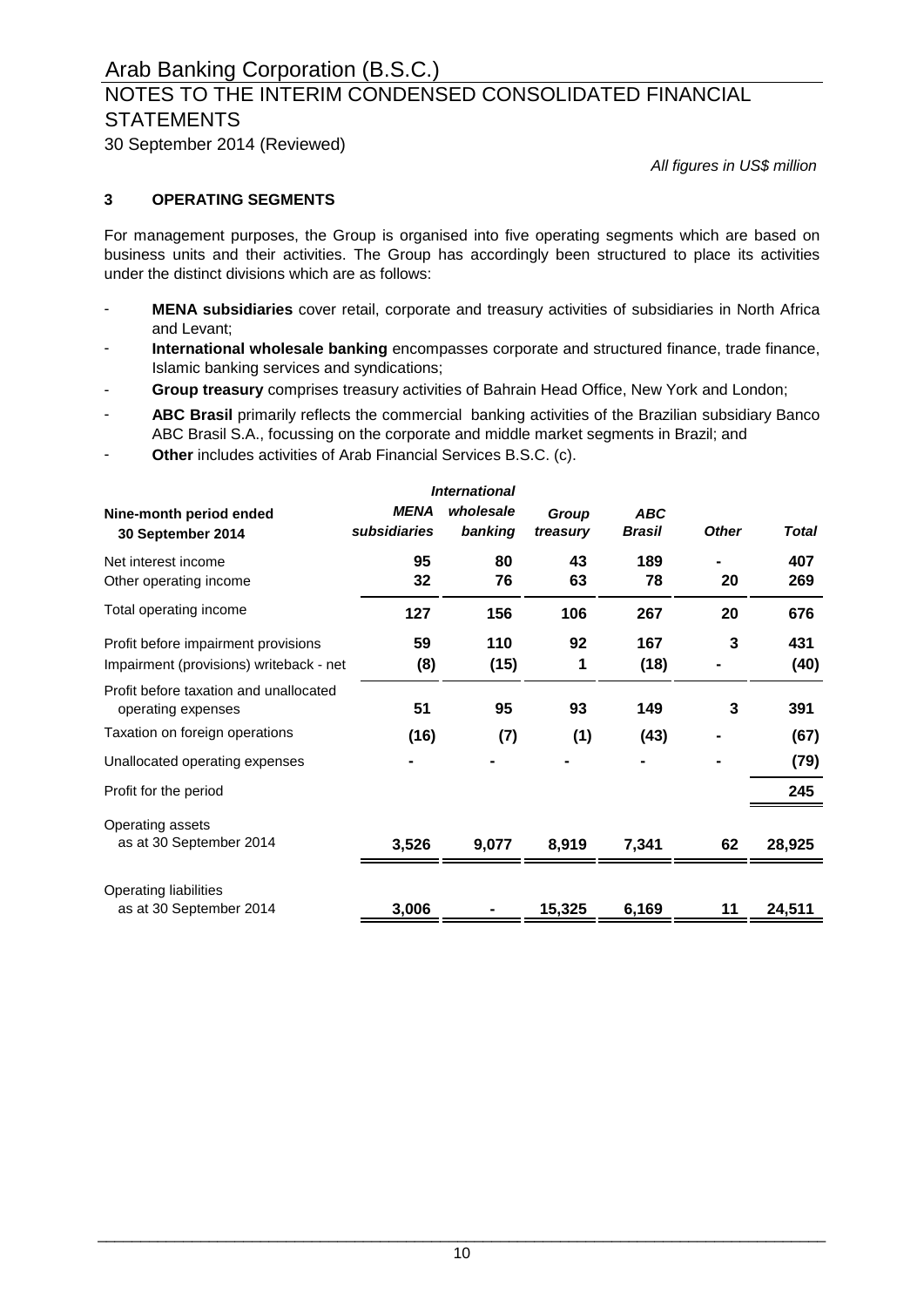# NOTES TO THE INTERIM CONDENSED CONSOLIDATED FINANCIAL **STATEMENTS**

30 September 2014 (Reviewed)

*All figures in US\$ million*

### **3 OPERATING SEGMENTS (continued)**

| International                                                |              |           |          |        |       |        |
|--------------------------------------------------------------|--------------|-----------|----------|--------|-------|--------|
| Nine-month period ended                                      | <b>MENA</b>  | wholesale | Group    | ABC    |       |        |
| 30 September 2013                                            | subsidiaries | banking   | treasury | Brasil | Other | Total  |
| Net interest income                                          | 86           | 79        | 44       | 161    | 2     | 372    |
| Other operating income                                       | 38           | 76        | 53       | 91     | 19    | 277    |
| Total operating income                                       | 124          | 155       | 97       | 252    | 21    | 649    |
| Profit before impairment provisions                          | 60           | 108       | 80       | 154    | 5     | 407    |
| Impairment (provisions) writeback - net                      | (3)          | (22)      | 12       | (32)   | 1     | (44)   |
| Profit before taxation and unallocated<br>operating expenses | 57           | 86        | 92       | 122    | 6     | 363    |
| Taxation on foreign operations                               | (16)         | (6)       | (1)      | (35)   |       | (58)   |
| Unallocated operating expenses                               |              |           |          |        |       | (85)   |
| Profit for the period                                        |              |           |          |        |       | 220    |
| Operating assets                                             |              |           |          |        |       |        |
| as at 31 December 2013                                       | 3,249        | 8,238     | 8,302    | 6,690  | 66    | 26,545 |
| Operating liabilities                                        |              |           |          |        |       |        |
| as at 31 December 2013                                       | 2,808        |           | 13,799   | 5,565  | 14    | 22,186 |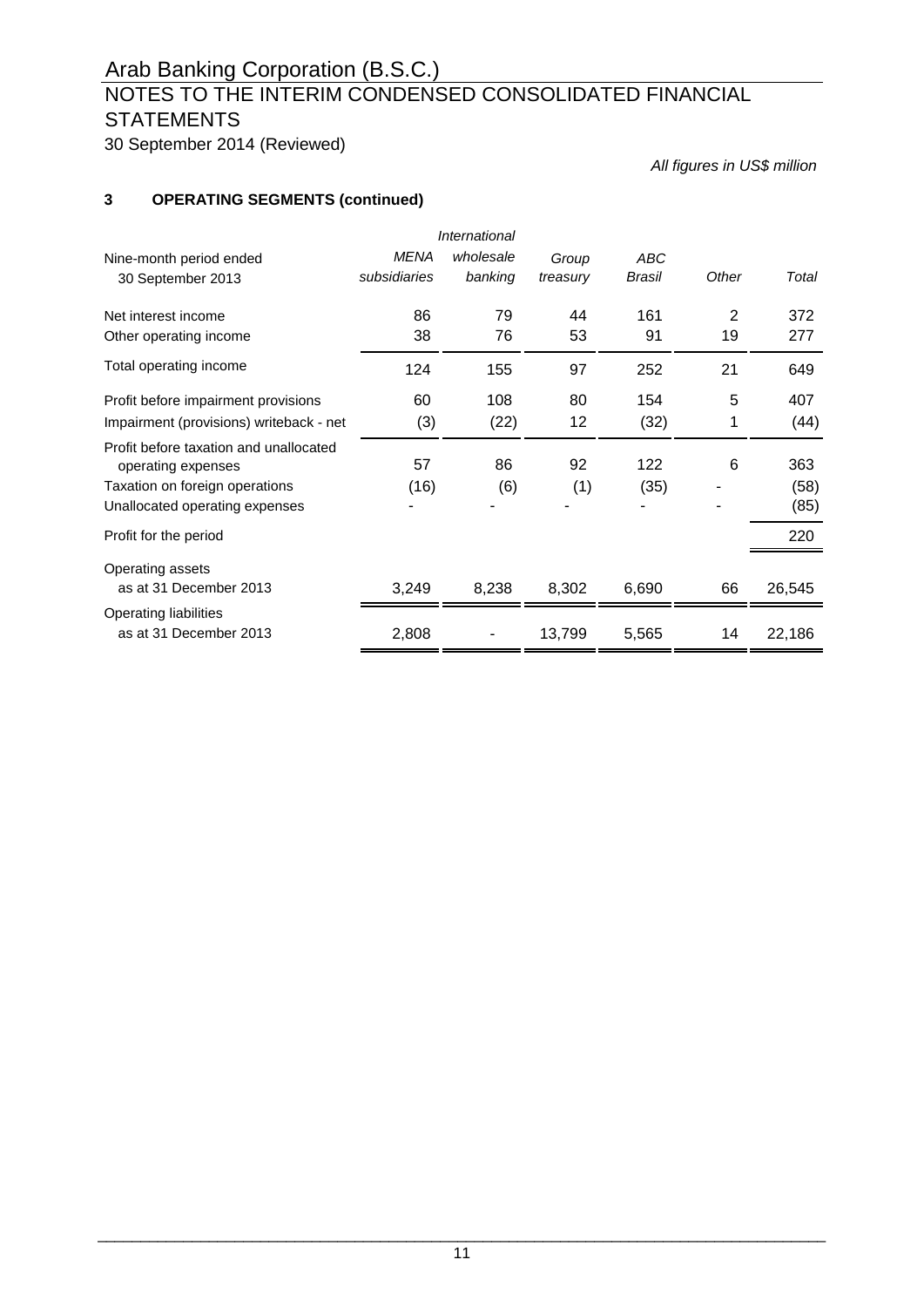# NOTES TO THE INTERIM CONDENSED CONSOLIDATED FINANCIAL **STATEMENTS**

30 September 2014 (Reviewed)

*All figures in US\$ million*

### **4 FINANCIAL INSTRUMENTS**

The following table provides the fair value measurement heirarchy of the Group's financial assets and financial liabilities.

#### **Quantitative disclosure of fair value measurement hierarchy for assets as at 30 September 2014:**

#### **Financial assets measured at fair value:**

|                                             | Level 1 | Level <sub>2</sub> | <b>Total</b> |
|---------------------------------------------|---------|--------------------|--------------|
| <b>Trading securities</b>                   | 464     | 3                  | 467          |
| Non-trading securities - available-for-sale |         |                    |              |
| Quoted debt securities                      | 2,495   |                    | 2,495        |
| Unquoted debt securities                    |         | 850                | 850          |
| Quoted equity shares                        | 8       |                    | 8            |
| Unquoted equity shares                      |         | 42                 | 42           |
| Derivatives held for trading                |         |                    |              |
| Interest rate swaps                         |         | 27                 | 27           |
| Currency swaps                              |         |                    |              |
| Forward foreign exchange contracts          |         | 83                 | 83           |
| Options                                     |         | 155                | 156          |
| <b>Futures</b>                              | 5       |                    | 5            |
| Derivatives held as hedges                  |         |                    |              |
| Interest rate swaps                         |         | 4                  | 4            |
| Forward foreign exchange contracts          |         | 118                | 118          |

**Quantitative disclosure of fair value measurement hierarchy for liabilities as at 30 September 2014:**

#### **Financial liabilities measured at fair value:**

| Level 1                            |    | Level 2 | Total |
|------------------------------------|----|---------|-------|
| Derivatives held for trading       |    |         |       |
| Interest rate swaps                |    | 23      | 23    |
| Currency swaps                     |    | 15      | 15    |
| Forward foreign exchange contracts |    | 69      | 69    |
| Options                            |    | 154     | 155   |
| <b>Futures</b>                     | 12 |         | 12    |
| Derivatives held as hedges         |    |         |       |
| Interest rate swaps                |    |         |       |
| Forward foreign exchange contracts |    |         |       |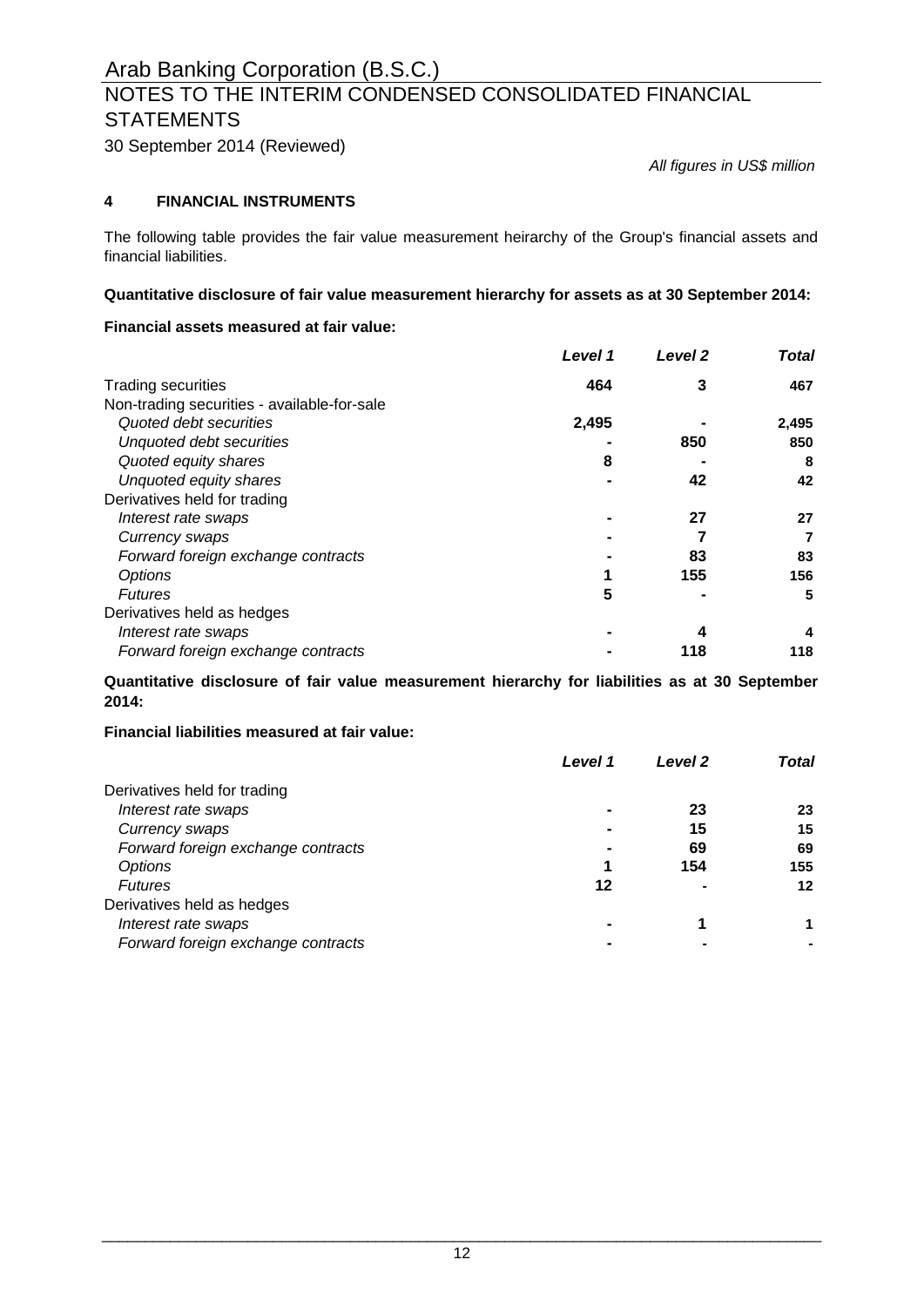# NOTES TO THE INTERIM CONDENSED CONSOLIDATED FINANCIAL **STATEMENTS**

30 September 2014 (Reviewed)

*All figures in US\$ million*

### **4 FINANCIAL INSTRUMENTS (continued)**

Quantitative disclosure of fair value measurement hierarchy for assets as at 31 December 2013:

Financial assets measured at fair value:

|                                             | Level 1 | Level 2 | Total |
|---------------------------------------------|---------|---------|-------|
| <b>Trading securities</b>                   | 192     | 2       | 194   |
| Non-trading securities - available-for-sale |         |         |       |
| Quoted debt securities                      | 2,612   |         | 2,612 |
| Unquoted debt securities                    |         | 1,239   | 1,239 |
| Quoted equity shares                        | 10      |         | 10    |
| Unquoted equity shares                      |         | 64      | 64    |
| Derivatives held for trading                |         |         |       |
| Interest rate swaps                         |         | 42      | 42    |
| Currency swaps                              |         | 11      | 11    |
| Forward foreign exchange contracts          |         | 53      | 53    |
| Options                                     |         | 63      | 64    |
| <b>Futures</b>                              | 7       |         | 7     |
| Derivatives held as hedges                  |         |         |       |
| Interest rate swaps                         |         | 10      | 10    |
| Forward foreign exchange contracts          |         | 112     | 112   |

Quantitative disclosure of fair value measurement hierarchy for liabilities as at 31 December 2013:

Financial liabilities measured at fair value:

|                                    | Level 1 | Level 2 | Total |
|------------------------------------|---------|---------|-------|
| Derivatives held for trading       |         |         |       |
| Interest rate swaps                |         | 32      | 32    |
| Currency swaps                     |         | 10      | 10    |
| Forward foreign exchange contracts |         | 59      | 59    |
| Options                            | 2       | 62      | 64    |
| <b>Futures</b>                     | 6       |         | 6     |
| Derivatives held as hedges         |         |         |       |
| Interest rate swaps                |         | 20      | 20    |
| Forward foreign exchange contracts |         |         |       |

#### **Fair values of financial instruments not carried at fair value**

Except for the following, the fair value of financial instruments which are not carried at fair value are not materially different from their carrying value.

|                                                                            | 30 September 2014 |               | 31 December 2013  |               |
|----------------------------------------------------------------------------|-------------------|---------------|-------------------|---------------|
|                                                                            | Carrying<br>value | Fair<br>value | Carrying<br>value | Fair<br>value |
| <b>Financial assets</b><br>Other non-trading securities                    | 951               | 970           | 1.490             | 1.512         |
| <b>Financial liabilities</b><br>Term notes, bonds and other term financing | 3.687             | 3.528         | 2.763             | 2.715         |

For financial instruments that are recognised at fair value on a recurring basis, the Group determines whether transfers have occurred between Levels in the hierarchy by re-assessing categorisation at the end of each reporting period.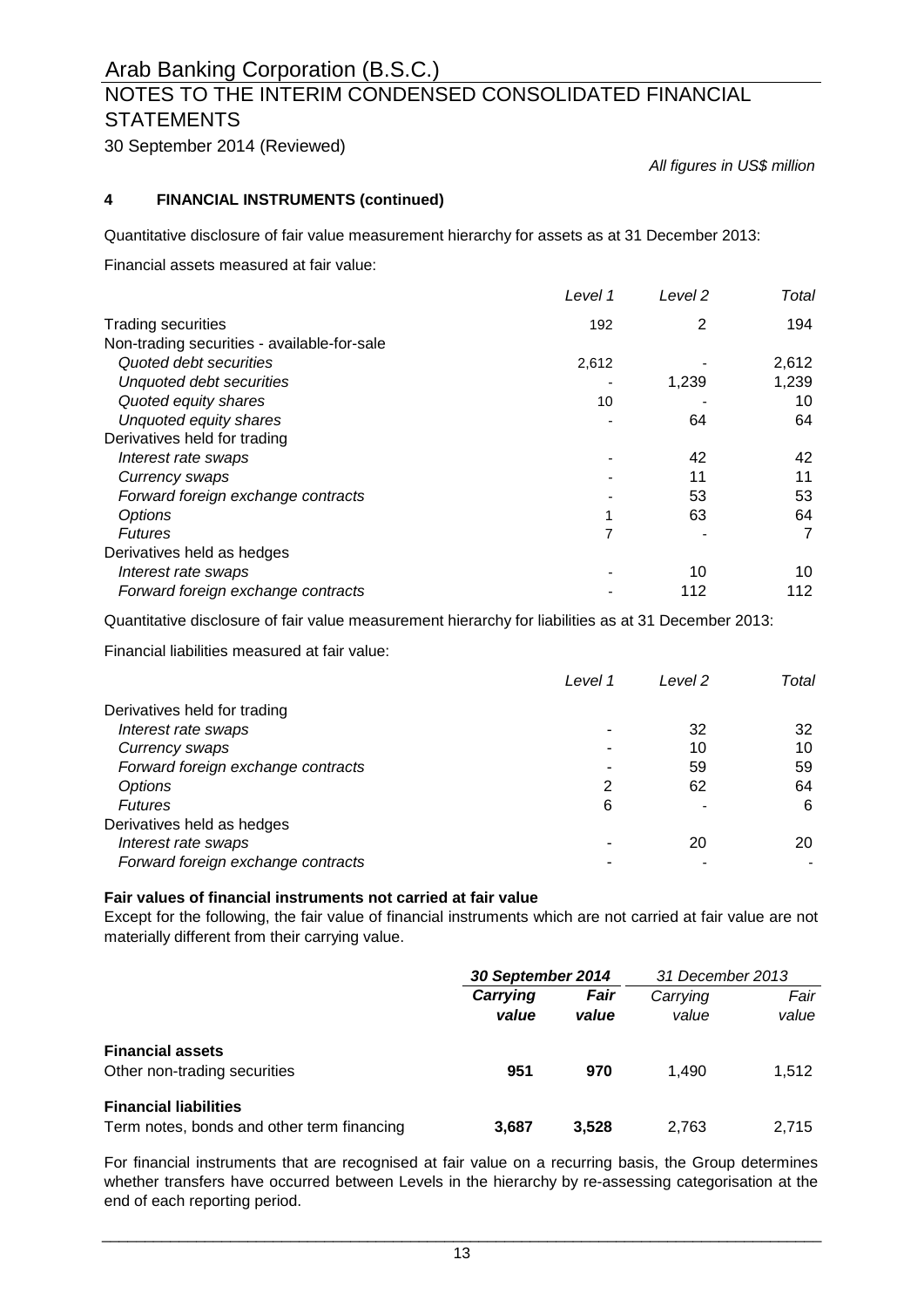30 September 2014 (Reviewed)

*All figures in US\$ million*

### **4 FINANCIAL INSTRUMENTS (continued)**

#### **Financial instruments in level 1**

The fair value of financial instruments traded in active markets is based on quoted market prices at the balance sheet date. A market is regarded as active if quoted prices are readily and regularly available from an exchange, dealer, broker, industry group, pricing service, or regulatory agency, and those prices represent actual and regularly occurring market transactions on an arm's length basis. The quoted market price used for financial assets held by the Group is the current bid price. These instruments are included in Level 1. Instruments included in Level 1 comprise primarily DAX, FTSE 100 and Dow Jones equity investments classified as trading securities or available for sale.

### **Financial instruments in level 2**

The fair value of financial instruments that are not traded in an active market (for example, over-thecounter derivatives) is determined by using valuation techniques. These valuation techniques maximise the use of observable market data where it is available and rely as little as possible on entity specific estimates. If all significant inputs required to fair value an instrument are observable, the instrument is included in level 2.

#### **Transfers between level 1 and level 2**

There were no transfers between level 1 and level 2 during the period ended 30 September 2014 (31 December 2013: none).

#### **5 CREDIT COMMITMENTS AND CONTINGENT ITEMS**

#### **a) Credit commitments and contingencies**

|                                                                                                                                                                            | 30 September 31 December<br>2014 | 2013                    |
|----------------------------------------------------------------------------------------------------------------------------------------------------------------------------|----------------------------------|-------------------------|
| Short-term self-liquidating trade and transaction-related contingent items<br>Direct credit substitutes, guarantees and acceptances<br>Undrawn loans and other commitments | 3,758<br>3,683<br>1.881          | 4,385<br>3,487<br>1,880 |
|                                                                                                                                                                            | 9.322                            | 9.752                   |
| Risk weighted equivalents                                                                                                                                                  | 3.058                            | 3.177                   |

#### **b) Derivatives**

The outstanding notional amounts at the consolidated statement of financial position date were as follows:

|                                                    |        | <b>30 September</b> 31 December |
|----------------------------------------------------|--------|---------------------------------|
|                                                    | 2014   | 2013                            |
| Interest rate swaps                                | 2,140  | 2,732                           |
| Currency swaps                                     | 337    | 257                             |
| Forward foreign exchange contracts                 | 7,537  | 5,049                           |
| Options                                            | 1,893  | 617                             |
| <b>Futures</b>                                     | 4.374  | 3,717                           |
|                                                    | 16,281 | 12,372                          |
| Risk weighted equivalents (credit and market risk) | 1,598  | 1,651                           |